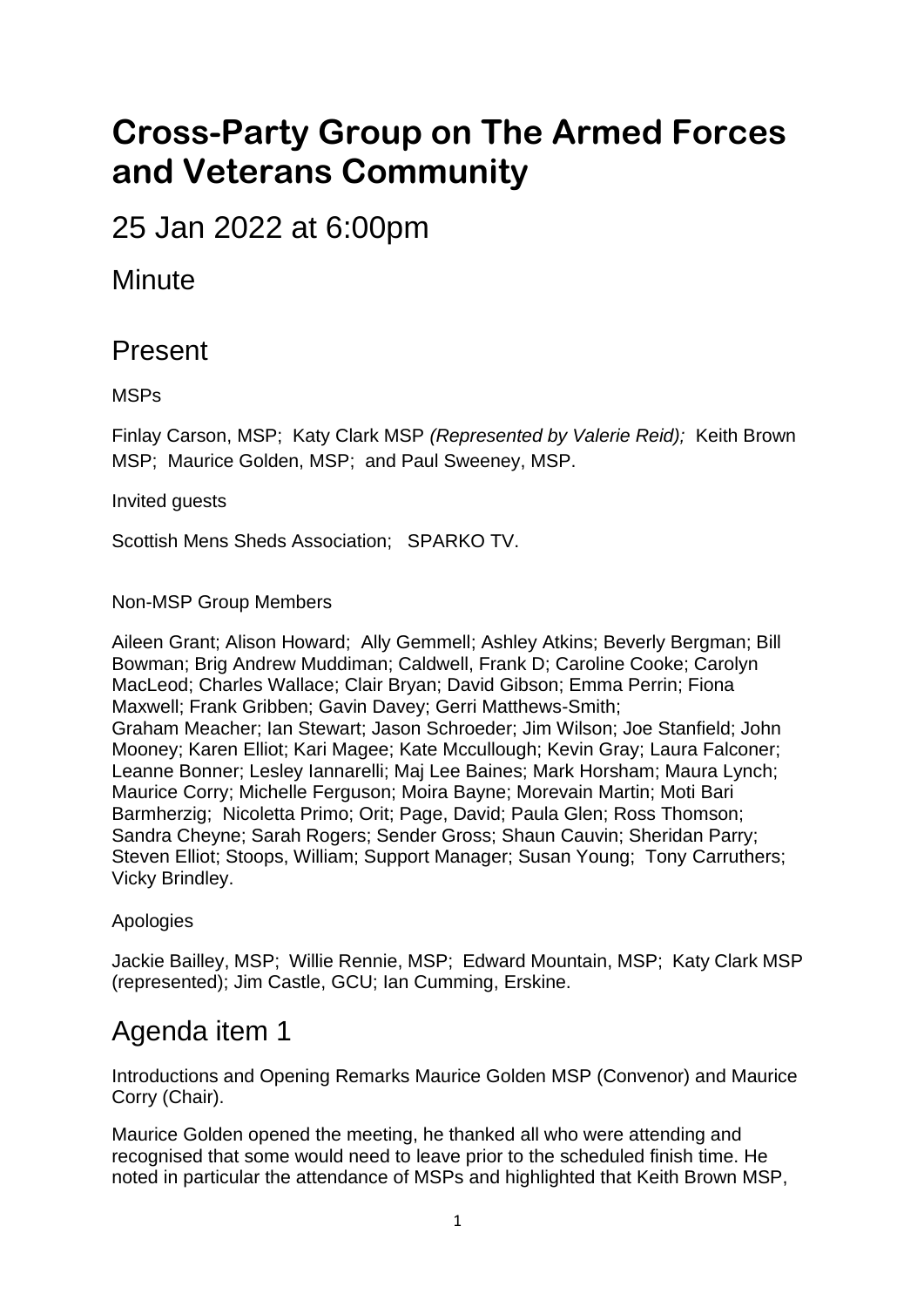Cabinet Secretary for Justice and Veterans was going to be speaking during the meeting. He then handed over to Maurice Corry as Chair. Mr Corry noted that Charlie Wallace, Scottish Veterans Commissioner, was attending and that this was likely to be Mr Wallace's last CPG. Mr Corry thanked him for his valuable contribution to the CPG over the last three years and also for the series of reports and updates that he has provided during his tenure. Mr Corry then invited Mr Brown to update the Group.

#### Agenda item 2

Attendance: As recorded above

#### Agenda item 3

Minutes of the meeting of 22 Sep 2021

Minutes of the previous meeting of 22 Sep 2021, which were reviewed following Mr Brown's presentation were agreed as an accurate record. There were no matters arising from the minutes that were not due to be considered as part of the agenda.

#### Agenda item 4

Update on Veterans – Keith Brown MSP Cabinet Secretary for Justice and **Veterans** 

Mr Brown thanks Mr Corry and Mr Golden for the opportunity to update the Group and emphasised that he is keen to be involved with it. He thanked Mr Graeme Dey MSP, his predecessor as Minister with responsibility for Veterans. Mr Brown said that he had, on 5<sup>th</sup> November, provided an update within the Parliament and was pleased to see the continuing cross-party approach and support for those who have served. He recognised that the vast majority of those leaving the Services do so well and make a contribution to our society.

There are areas that this can be improved, and the transition of the obligations to the Armed Forces Covenant into law increase the importance of this. Whilst the Strategy for our Veterans had been affected by the pandemic, its aims remain valid and it will continue to develop. He recognised the contribution made by members of the Serving Community in assisting the civil authorities during the pandemic and in other emergencies such as Storm Arwen; he highlighted that whilst the work of the serving community is largely a reserved matter, many members of that community come from within Scotland and taxes paid within Scotland contribute to them.

He identified the recent increase to the Scottish Veterans Fund, to £500k, for which bids will be considered in the near future. He also highlighted the Armed Forces Third Sector Resilience Fund which had already allocated some £800k and there was a further £200k available which had been re-opened.

He thanked the Scottish Veterans Commissioner for his work and for the reports that have been published in recent years; the recommendations in these reports had been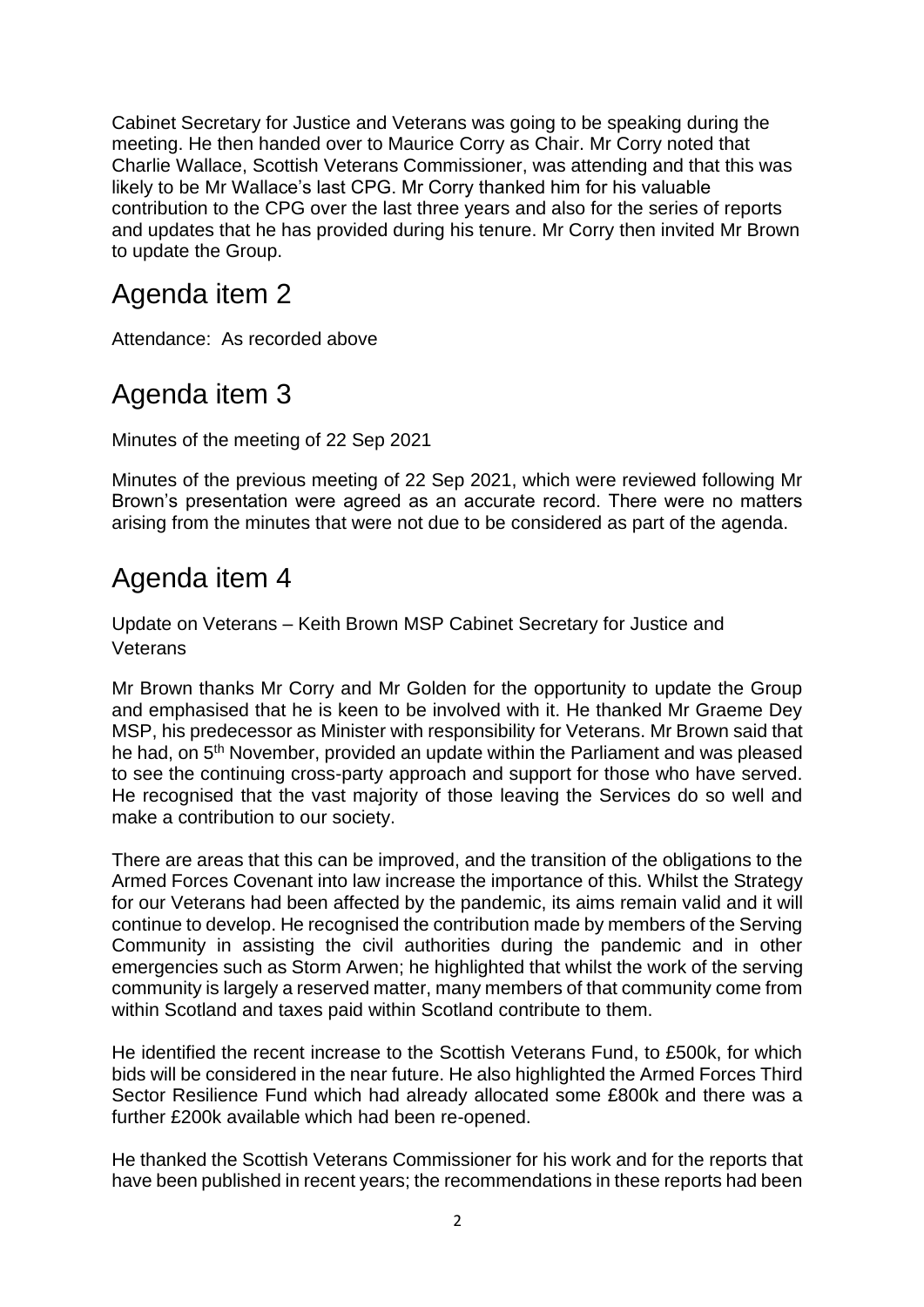accepted. He highlighted the importance of effective transition, in particular for early service leavers.

Examples of work that is being progressed include:

- He was working within the Government to develop a cross-government approach to veterans matters.
- The Scottish Veterans Care Network and mental Health Action Plan.
- Linking military qualifications to civilian ones.
- Improving the information available and routes to Housing, Health and Employment services for those in transition from the Services.
- Recognising that the treatment of women and of the LGBTI community within the Services was not good in the past. Steps should be taken to rectify adverse treatment that was experienced; he had recently spoken with UK SoS for Defence on the subject of Inclusion.

There followed the opportunity to raise questions and to make observations on what Mr Brown had discussed. Subsequent discussion included:

- Linking statutory service providers to vulnerable Service leavers.
- Ensuring that information is available in respect of Education support for spouses of serving personnel. In particular funding for courses in FE and HE, although reciprocal arrangements may be in place, they can be complex to navigate. It was recognised that SDS, as well as universities such as Edinburgh Napier and Glasgow Caledonian may have a part to play in improving the information available.
- A matter relating to War Widows Pensions was discussed, in particular when death in service was due to illness. It was suggested that this is a reserved matter, however it is one that could benefit from further research.
- Successful transition into employment is important; this includes setting employment aspirations at a level commensurate with skills and experience. Retraining at HE and FE must be considered as an option, for example many servicemen and women could make first rate members of the caring professions; Universities such as Edinburgh Napier are well placed to provide advice on what options may be available in the profession as well as information on funding and the training process.
- The important part that is played by Drop In Centres must not be underestimated. There are many examples of good practice including the at Erskine Reid McEwan Activity Centre and various centres linked to ASDIC.

### Agenda item 5

Update on Covid and its impact on Veterans Organisations

There had been little significant change to the update on the impact that the pandemic was having on veterans and veterans' organisations since the previous meeting.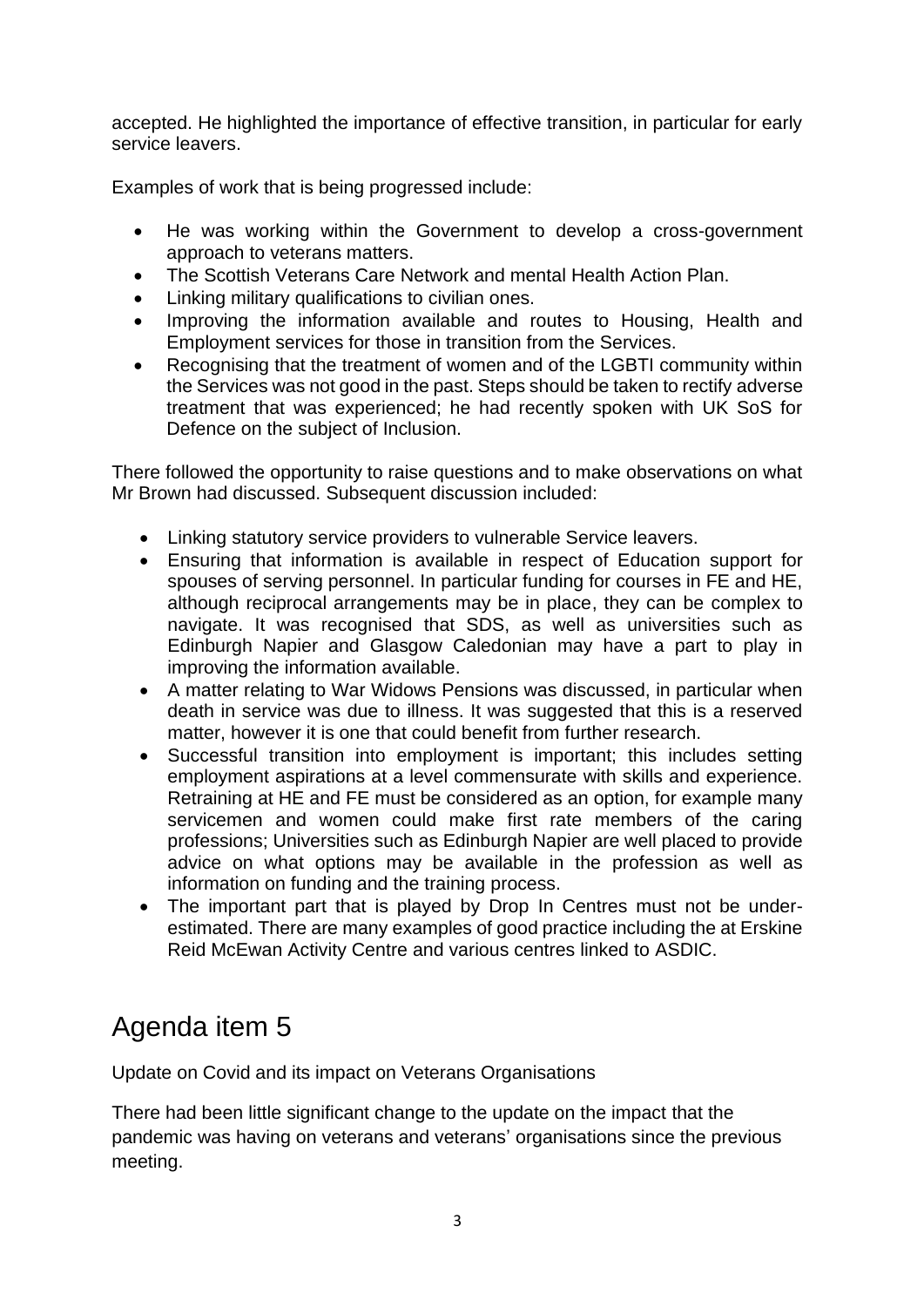# Agenda item 6

Housing Update - Kevin Gray CEO Veterans Housing Scotland

Kevin Gray updated the Group on the Veterans Scotland Housing Group Report into Veterans' Homelessness Prevention Pathway report. Importantly, the report has recognised that veterans are not over-represented in Homelessness statistics. He summarised the key recommendations from the report, there are 24 recommendations in the report. The full report can be found at: [Veterans-](https://homelessnetwork.scot/wp-content/uploads/2022/01/Veterans-Homelessness-Prevention-Pathway-20.1.21.pdf)[Homelessness-Prevention-Pathway-20.1.21.pdf \(homelessnetwork.scot\)](https://homelessnetwork.scot/wp-content/uploads/2022/01/Veterans-Homelessness-Prevention-Pathway-20.1.21.pdf)

Subsequent discussion informed the Group that the JSHAO will transition to become part of the Defence Business Service organisation and within the Defence Transition Service. There was some discussion around whether or not vacant quarters could be used to ease the housing shortfalls; it was recognised that this falls under reserved matters.

The Chair thanked Kevin Gray for his comprehensive update.

# Agenda item 7

Guest Updates:

Scottish Men's Sheds Association – Jason Schroeder CEO SMSA (TBC)

Mr Schroeder informed the Group on the role of the SMSA, an organisation that assists disenfranchised men by providing places to go, to work together and socialise; in short, it provides Health, Company, Care and Joy. Whilst statistics on the proportions of veterans that are involved are not taken – the organisation is open to all – it is fair to assume that veterans participate in SMSA activity. Subsequent discussion recognised the importance of such activity and the value accrued to those attending. Activities like this provide for prevention of mental health issues and were described by Mr Schroeder as 'therapy without being therapised'. His presentation concluded with a short video of the activity in one of the Men's Sheds. The Chair thanked Mr Schroeder for his presentation on SMSA which clearly plays an important role for many people.

#### SPARKO TV – Karen Elliot RNA

SPARKO TV is an easy to use video communication medium which was described, along with the benefits that come from it. Short videos were played demonstrating the features and benefits of the system. It was recognised that such a system has great value in reducing social isolation and loneliness. The Chair thanked Karen and the other presenters, Mori, Orit and Sender for letting us know about a useful system.